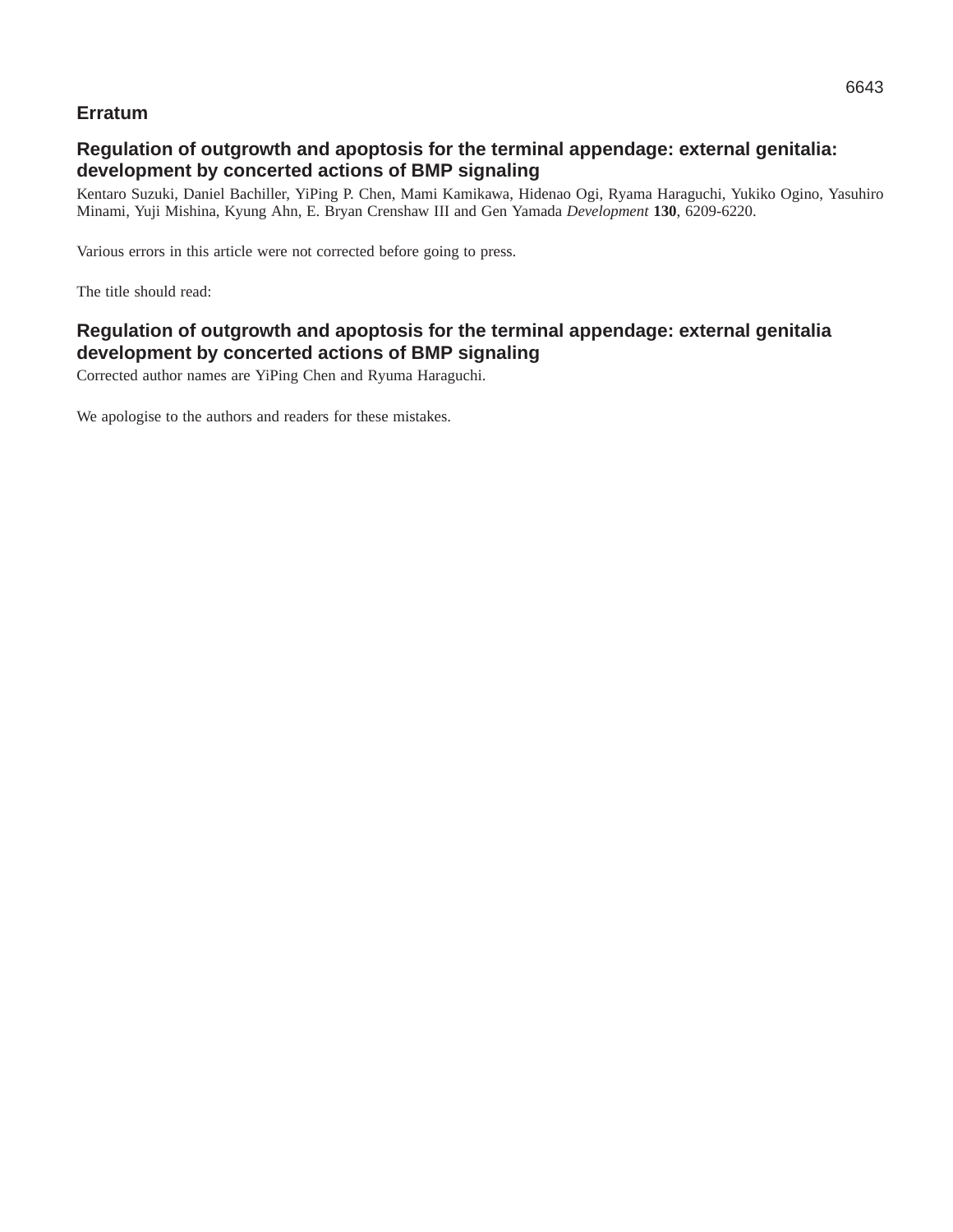# **Regulation of outgrowth and apoptosis for the terminal appendage: external genitalia: development by concerted actions of BMP signaling**

Kentaro Suzuki<sup>1</sup>, Daniel Bachiller<sup>2</sup>, YiPing P. Chen<sup>3</sup>, Mami Kamikawa<sup>1</sup>, Hidenao Ogi<sup>1</sup>, Ryama Haraguchi<sup>1</sup>, **Yukiko Ogino1, Yasuhiro Minami4, Yuji Mishina5, Kyung Ahn6, E. Bryan Crenshaw III6 and Gen Yamada1,\***

1Center for Animal Resources and Development (CARD), Graduate School of Medical and Pharmaceutical Sciences, Kumamoto University, Honjo 2-2-1, Kumamoto 860-0811, Japan

2Molecular Genetics Laboratory, Division of Head and Neck Surgery, UCLA School of Medicine, Los Angeles, CA 90095-7795, USA 3Department of Cell and Molecular Biology, Tulane University, New Orleans, LA 70118, USA

4Department of Genome Sciences, Graduate School of Medicine, Kobe University, Kobe, Japan

5Molecular Developmental Biology Group, Laboratory of Reproductive and Developmental Toxicology, National Institute of Environmental Health Sciences, NC 27709, USA

6Mammalian Neurogenetics Group, Center for Childhood Communication, The Children's Hospital of Philadelphia, PA 19104, USA \*Author for correspondence (e-mail: gen@kaiju.medic.kumamoto-u.ac.jp)

Accepted 29 August 2003

Development 130, 6209-6220 Published by The Company of Biologists 2003 doi:10.1242/dev.00846

# **Summary**

**Extra-corporal fertilization depends on the formation of copulatory organs: the external genitalia. Coordinated growth and differentiation of the genital tubercle (GT), an embryonic anlage of external genitalia, generates a proximodistally elongated structure suitable for copulation, erection, uresis and ejaculation. Despite recent progress in molecular embryology, few attempts have been made to elucidate the molecular developmental processes of external genitalia formation.**

**Bone morphogenetic protein genes (Bmp genes) and their antagonists were spatiotemporally expressed during GT development. Exogenously applied BMP increased apoptosis of GT and inhibited its outgrowth. It has been shown that the distal urethral epithelium (DUE), distal epithelia marked by the** *Fgf8* **expression, may control the initial GT outgrowth. Exogenously applied BMP4 downregulated the expression of** *Fgf8* **and** *Wnt5a***, concomitant with increased apoptosis and decreased cell proliferation of the GT mesenchyme. Furthermore, noggin mutants and** *Bmpr1a* **conditional mutant mice displayed**

# **Introduction**

External genitalia are regarded as appendages emerging from the posterior body trunk. External genitalia develop to perform copulation and transfer sperm, as well as for uresis. Within the developmental diversities of different appendages, e.g. between limb and external genitalia, research on their morphogeneses has focused mainly on the development of limbs. In fact, only a few analyses have been performed as to the putatively conserved mechanisms underlying the outgrowth of such appendages. Pioneering studies have suggested that the functions of several developmental genes, e.g. the Hox genes, are conserved in part and play a role in orchestrating both embryonic limb and external genitalia development (Dolle et

**hypoplasia and hyperplasia of the external genitalia respectively. noggin mutant mice exhibited downregulation of** *Wnt5a* **and** *Fgf8* **expression with decreased cell proliferation. Consistent with such findings,** *Wnt5a* **mutant mice displayed GT agenesis with decreased cell proliferation. By contrast,** *Bmpr1a* **mutant mice displayed decreased apoptosis and augmented** *Fgf8* **expression in the DUE associated with GT hyperplasia. These results suggest that some of the Bmp genes could negatively affect proximodistally oriented outgrowth of GT with regulatory functions on cell proliferation and apoptosis.** 

**The DUE region can be marked only until 14.0 dpc (days post coitum) in mouse development, while GT outgrowth continues thereafter. Possible signaling crosstalk among the whole distal GT regions were also investigated.**

Key words: External genitalia, Genital tubercle, BMP, FGF8, Noggin, WNT5A, Apoptosis, Cell proliferation, Distal urethral epithelium

al., 1991). However, the role of growth factors in the external genital anlage, i.e. genital tubercle (GT) development, remain unexplored.

The GT differentiates into the penis in males and the clitoris in females (Murakami and Mizuno, 1986). Epithelialmesenchymal interactions play an essential role in regulating a wide variety of developmental processes (Capel, 2000; Hogan, 1999; Johnson and Tabin, 1997; Kurzrock et al., 1999b; Thesleff et al., 1991; Thesleff et al., 1995; Tickle and Eichele, 1994). Such signaling governs many aspects of organogenesis, from the initiation of organ development to differentiation (Dassule and McMahon, 1998; Tucker et al., 1999). The developing limb has long served as a model system for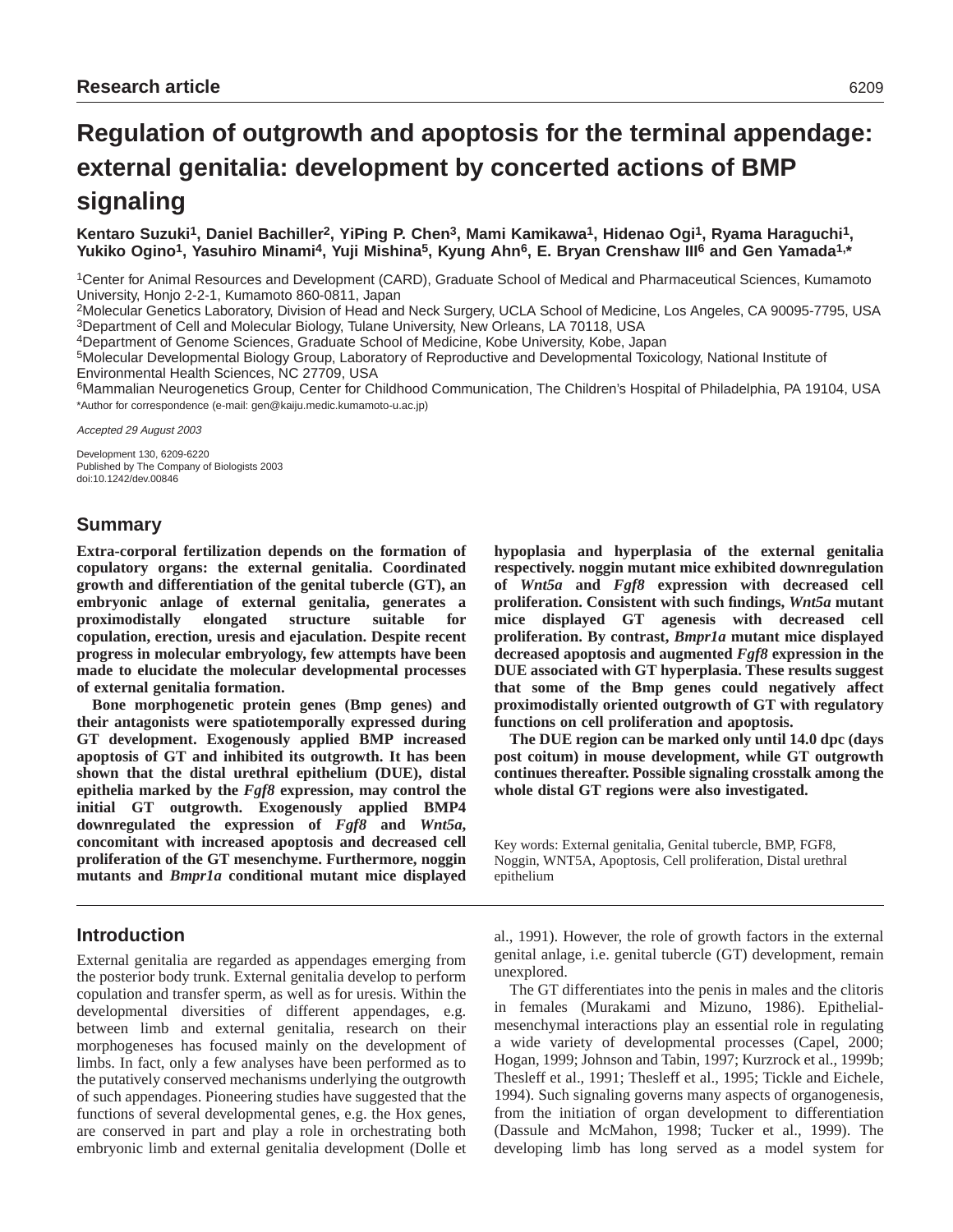studying such mechanisms (Duboule, 1993; Duboule, 1994; Tabin, 1991; Tabin, 1995). The distal signaling epithelia of the developing limb (apical ectodermal ridge; AER) is essential for sustained outgrowth and the patterning of a limb through, e.g. fibroblast growth factors (FGFs) (Laufer et al., 1994; Niswander et al., 1993; Niswander et al., 1994; Pizette and Niswander, 1999; Sun et al., 2002; Zuniga et al., 1999).

It has been reported that bone morphogenetic proteins (BMPs) may regulate the regression and function of the limb AER (Pizette and Niswander, 1999). In many cases, these interactions have been associated with the mesenchyme expressing various Bmp genes. A number of epithelialmesenchymal interactions have been shown to involve FGF and BMP signals, including development of the limbs, teeth, feather buds and lung buds (Martin, 1998; Thesleff et al., 1995; Tickle, 1999; Weaver et al., 2000).

BMPs are released by a variety of source cells and influence neighboring target cells (Hogan, 1996). Expression of *Bmp4* is observed in the developing limb, lung, kidney, hair follicle and tooth bud, where inductive interactions occur between the mesenchyme and adjacent epithelium (Bitgood and McMahon, 1995). The essential role of BMP signaling in organogenesis and the coordinated action of their antagonists have been demonstrated in many developmental processes. The distribution and activity of BMPs is regulated by antagonists such as noggin (NOG), chordin (CHD) and gremlin (CKTSF1B1 – Mouse Genome Informatics) (Khokha et al., 2003; Sasai and De Robertis, 1997). It has been suggested that the interaction between BMP and its antagonist is essential for the development and differentiation of the limb appendage (Brunet et al., 1998; Merino et al., 1999; Niswander, 2003).

BMP signaling is mediated by specific receptors composed of heterodimer/tetramers of two different transmembrane serine/threonine kinase subunits (Liu et al., 1995), type I and type II receptors. Upon binding of the ligand, the type II receptor phosphorylates and activates the type I receptor (Mishina, 2003; Wrana et al., 1992). In the mouse, a single type II subunit (BMPR2) has been identified (Beppu et al., 1997), while at least two type 1 subunits [BMPR1A (Alk3) and BMPR1B (Alk6)] have been reported (ten Dijke et al., 1994).

Apoptosis is an important process for eliminating regressing tissue regions and cells during embryonic development. Several Bmp genes have been reported to be involved in the regulation of apoptosis in various tissues including limbs (Furuta et al., 1997; Ganan et al., 1996; Jernvall et al., 1998; Macias et al., 1997; Zou and Niswander, 1996). Apoptosis has been further implicated in interdigital cell death (Merino et al., 1998; van der Hoeven et al., 1994), and cell death in the AER (Chen and Zhao, 1998; Pizette and Niswander, 1999) and tooth enamel knot (Vaahtokari et al., 1996b), which underlie the regression of such transiently formed embryonic regions (Vaahtokari et al., 1996a).

The external genital anlage develops from the posterior embryonic region as a bud-anlage (Yamada et al., 2003). The first morphological alteration indicative of GT outgrowth occurs at 10.5 days post coitum (dpc) in the mouse and continues throughout the perinatal period (Suzuki et al., 2002). Several growth factors, including FGF proteins, sonic hedgehog (SHH) and WNT have been implicated in the control of external genitalia development in mice (Haraguchi et al., 2000; Haraguchi et al., 2001; Perriton et al., 2002; Yamaguchi et al., 1999). FGF signaling plays a key regulatory component in orchestrating growth and differentiation of the GT (Haraguchi et al., 2000; Morgan et al., 2003) and SHH signaling is required during the initiation of GT outgrowth and subsequent differentiation, particularly during urethra formation (Haraguchi et al., 2001; Perriton et al., 2002). The distal signaling epithelia, the distal urethral epithelium (DUE), has a role in controlling mesenchymal gene expression and the initial outgrowth of the GT for early GT development (Haraguchi et al., 2000; Ogino et al., 2001). In addition to *Fgf8* and *Shh* expression, we noticed that several BMP signaling molecules were expressed in the DUE and in the distal-ventral mesenchyme adjacent to the DUE.

The role of BMP signaling in the caudal-end of the developing urogenital system has been only partially studied so far. *Bmp4* expression in the urogenital sinus has been shown to be important for prostate development (Lamm et al., 2001). However, the regulatory role of BMP systems in external genitalia development is unknown. We report on the roles of BMP signaling in murine external genitalia development by in vitro organ culture and by analyzing *Nog*, *Wnt5a* mutants and *Bmpr1a* conditional mutant mice.

The DUE can be observed only until 14.0 dpc in mouse development, whereas GT outgrowth continues thereafter. Detailed study of gene expression and histological analyses revealed that the DUE is located adjacent to the outer-most epithelial layer aligned with the GT surface ectoderm*.* With the advent of gene expression analysis on *Bmpr1a* mutant mice, signaling crosstalks among such whole distal GT regions are discussed. These data are consistent with the hypothesis that the actions of 'positive' and 'negative' signaling involving DUE may be coordinated, depending on the output of BMP signals.

# **Materials and methods**

#### **Mutant mice**

*Nog* and *Wnt5a* mutant mice have been previously described (McMahon et al., 1998; Oishi et al., 2003; Yamaguchi et al., 1999). *Bmpr1a* conditional mutants and the *Brn4*-Cre strain, bcre-32, were generated as described previously (Ahn et al., 2001; Mishina et al., 2002). The genotyping was performed as described (Ahn et al., 2001; McMahon et al., 1998; Yamaguchi et al., 1999).

#### **Mouse genital tubercle (GT) organ culture**

Procedures for filter supported organ cultures and a rotating organ culture system for murine GT were previously described (Haraguchi et al., 2000). After 1-3 days in the culture, the GTs were processed for histological analysis. Recombinant human BMP4, BMP7 (R&D, CA) or NOG (R&D, CA) proteins were used at a concentration of 1 or 10 µg/ml. Staurosporine (Sigma) was used at 5-10 nM in the culture. It has been demonstrated that exposure of mouse embryos to staurosporine at such concentrations (5 nM) exerted no general toxicity in embryonic development (Ward et al., 2000). For antibody inoculation, anti-SHH (5E1) antibody (DSHB, USA) or control Ig class-matched antibody (anti-CD90 antibody, Pharmingen) were used at concentrations of 1-5 µg/ml.

#### **In situ hybridization for gene expression**

Whole-mount in situ hybridization was performed by standard procedures with probes for *Bmp7* (kindly provided by M. Yoshida), *Bmp4* (Jones et al., 1991), *Bmpr1a* (Mishina et al., 1995), *Bmpr2* (kindly provided by K. Miyazono), *Nog* (McMahon et al., 1998),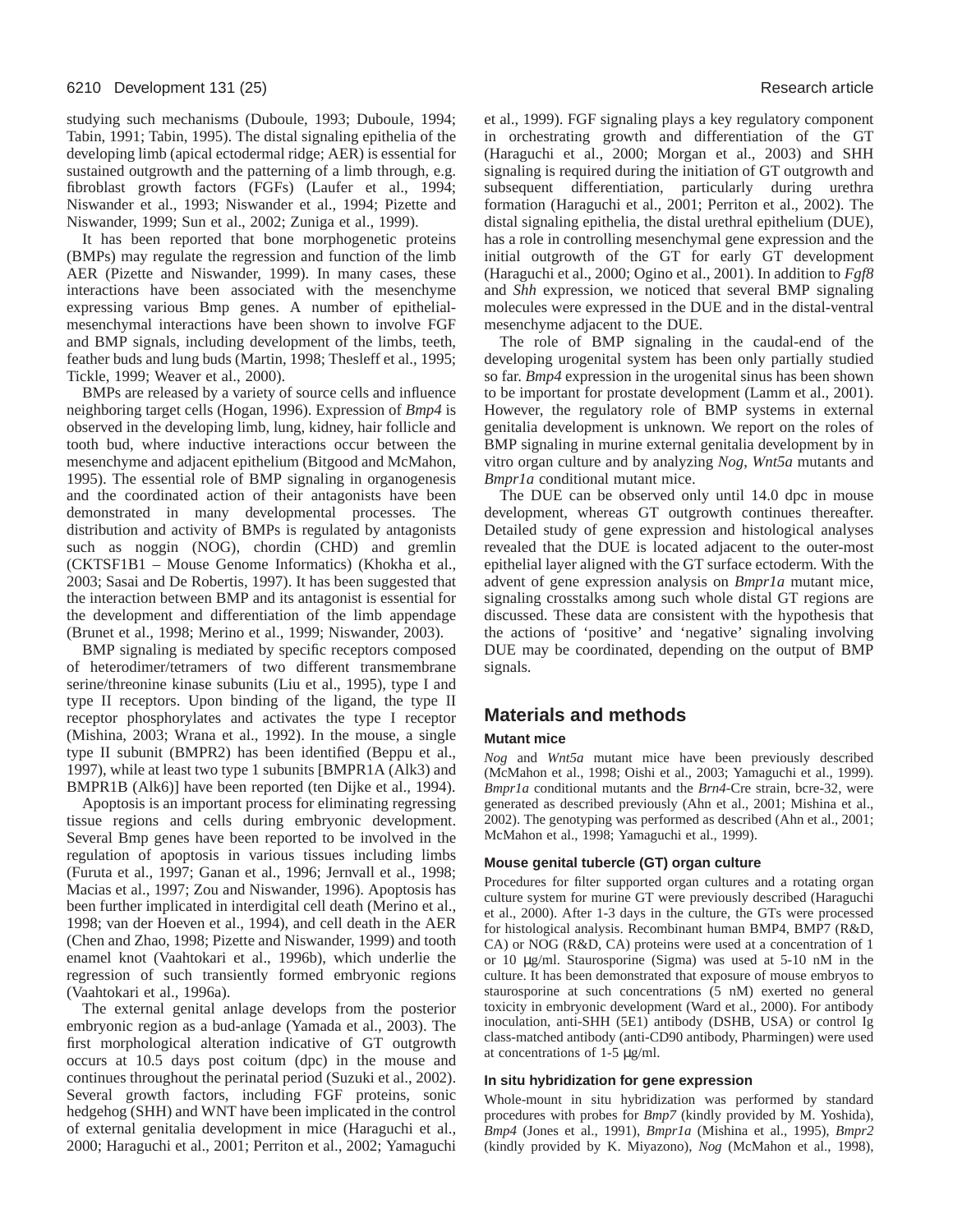#### BMP and external genitalia development 6211

cyclin D1 (kindly provided by J. S. Charles), *Bambi* (Grotewold et al., 2001), *Wnt5a* (kindly provided by S. Takada), *Fgf8* and *Bmp2* (kindly provided by B. L. Hogan).

#### **RT-PCR analysis**

Total RNA was isolated by using ISOGEN (Nippon Gene). RT-PCR was performed with 100 ng of total RNA using One-Step RT-PCR System (Invitrogen). The primer sequences for *EF1*α: were 5- CTGCTGAGATGGGAAAGGGCTC-3 and 5-ACAGGGACAGTG-CCAATGCCTC-3, and the annealing temperature 61°C, as described for *Fgf8* (Ozawa et al., 1997) and cyclin D1 (Klein et al., 2003). The PCR cycle consisted of a cDNA synthesis step at 50°C for 30 minutes, a pre-denaturation step at 94°C for 2 minutes, a denatureted step at 94°C for 15 seconds, an annealing step for 30 seconds, and a extension step at 70°C for 1 minute by using a DNA thermal cycler (Biometra Co).

#### **Histological and scanning electron microscopy (SEM) analyses**

Staining for *lacZ* expression and Phospho-Smad1 immunohistochemical analyses were performed as described (Ahn et al., 2001). Tissues were fixed in 4% paraformaldehyde (PFA), dehydrated, embedded in paraffin wax and sectioned. Hematoxylin and Eosin staining was performed by standard procedures (Haraguchi et al., 2001). Mouse GTs were fixed in 4% PFA and dehydrated for SEM analysis (Suzuki et al., 2000).

#### **Preparation of BMP4 protein beads**

Recombinant human BMP4 was used at a concentration of 100  $\mu$ g/ml in phosphate-buffered saline (PBS). Affigel Blue beads (BioRad) were washed with PBS and subsequently soaked in each protein for 1 hour at 37°C. Control beads were treated with PBS containing an equivalent amount of bovine serum albumin (Sigma).

#### **Analysis of cell proliferation and cell death in vitro**

Proliferating cells were detected using rabbit anti-phospho-histone H3 (Ser 10) (Cell Signaling Technology). Cells included in equal areas of control and treated GT were counted and average numbers were compared. TUNEL analysis for the detection of apoptotic cells in the GT was performed using the in situ apoptosis detection kit (TAKARA). Nile Blue (Sigma) was used to localize apoptotic cells. Dissected GTs were stained with 0.01% Nile Blue in the medium, then washed with PBS several times and photographed.

#### **Results**

#### **Expression of Bmp and Bmp antagonist genes in the developing mouse Genital Tubercle (GT)**

To gain insight into the roles of Bmp genes in GT formation, we performed an examination of the expression patterns of the *Bmp* genes and their antagonists. Of note is the expression of *Bmp4* in the ventral distal mesenchyme adjacent to the DUE, the putative distal signaling epithelia (Fig. 1B, white arrows). The location of this gene expression adjacent to the DUE, prompted us to investigate the potential regulatory role of BMP4 in GT morphogenesis. Expression of *Bmp4* was also detected in the ventral bilateral mesenchyme along the urethral plate proximodistally. *Bmp4* was also expressed prominently in the dorsal GT mesenchyme from 11.5-14.5 dpc (data not shown).

In addition to *Bmp4*, the expression patterns of other Bmp genes were examined. We found that *Bmp7* was expressed in the DUE (Fig. 1C, white arrow) (Morgan et al., 2003) and in the urethral epithelium with expression moderately higher in the distal regions and lower in the proximal regions. *Bmp2*



**Fig. 1.** Expression of Bmp and BMP antagonist genes during mouse genital tubercle (GT) development. (Top) SEM picture of an embryonic GT at 12.5 dpc (green line indicates urethral plate). The arrowhead indicates the distal urethral epithelium (DUE; which is covered with an epithelial layer). (A) *Bmp2* expression was localized to the urethral epithelium (black arrowhead) and proximolateral mesenchyme (white arrows) of the GT at 12.5 dpc. (B) By 12.5 dpc, the expression of *Bmp4* was detected in the mesenchyme along the urethral plate and also around the DUE (white arrows). (C) *Bmp7* was expressed in the DUE (white arrow) and in the urethral epithelium with its expression level moderately higher in the distal and lower in the proximal regions. (D) *Nog* was expressed in the mesenchyme around the DUE (white arrows). Its expression was also localized in the proximal mesenchyme around the urethral plate (white arrowhead). (E) *Bambi* was expressed in the mesenchyme with its expression level moderately higher in the distal and lower in proximal regions. All figures are ventral views. Scale bar: 250 µm.

expression was localized to the urethral epithelium (Fig. 1A, black arrowhead) and in the proximolateral mesenchyme of the GT at 12.5 dpc (Fig. 1A, white arrows). BMP signaling is mediated by specific receptors that are heterodimer/tetramers of two different transmembrane serine/threonine kinase subunits (Massague, 1998). Expression of *Bmpr1a* and *Bmpr2* was rather ubiquitous in the developing epithelium and mesenchyme of the GT (data not shown) (Morgan et al., 2003).

BMP signaling can be antagonized by the activity of several secreted proteins including NOG (Brunet et al., 1998; Hirsinger et al., 1997; McMahon et al., 1998; Merino et al., 1998; Zimmerman et al., 1996). NOG is known to bind and antagonize BMP2, BMP4 and BMP7. In developing organs, Bmp gene- and *Nog*-expressing cells are often detected in adjacent domains (Brunet et al., 1998; Reshef et al., 1998). Given the complexity of the expression patterns of several Bmp genes during GT formation, we also examined the expression of Bmp antagonist genes. *Nog* was expressed in the mesenchyme surrounding the DUE (Fig. 1D, white arrows). Its expression was also detected in the proximal mesenchyme of the ventral GT (Fig. 1D, white arrowhead).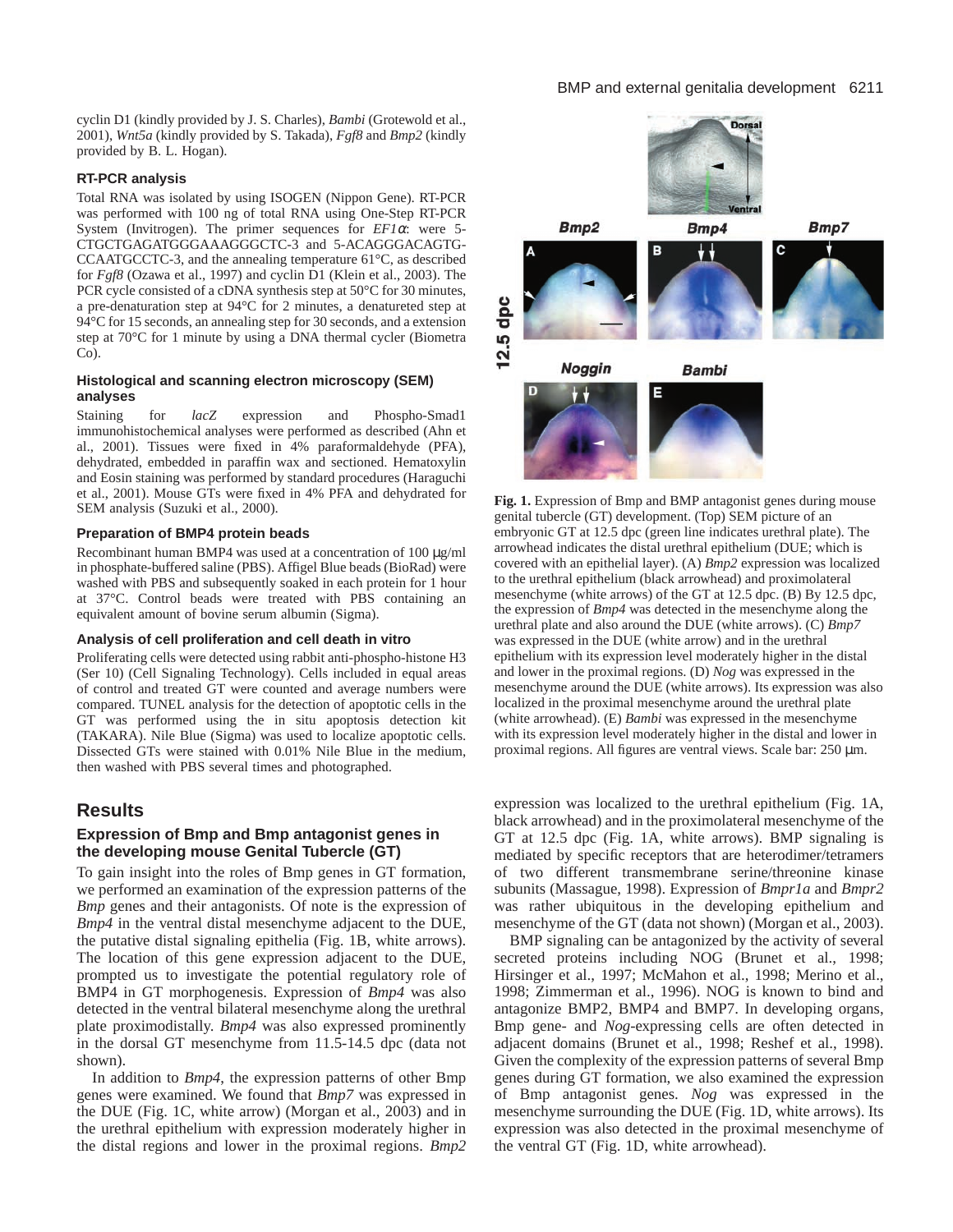#### 6212 Development 131 (25) Research article

Recently, a transmembrane protein that can attenuate BMP signaling, termed BAMBI (BMP and activin membrane-bound inhibitor) was identified in *Xenopus* (Onichtchouk et al., 1999). It has been shown that the spatiotemporal expression pattern of *Bambi* closely matches with that of *Bmp4* during mouse embryonic development (Grotewold et al., 2001). *Bambi* was found to be prominently expressed in the distal mesenchyme adjacent to the DUE at 12.5 dpc (Fig. 1E). These dynamic expression patterns of several Bmp genes and their antagonists has prompted us to examine their roles during murine GT development.

#### **BMP4 and BMP7 promote apoptosis while NOG inhibits apoptosis in vitro**

Apoptosis was normally observed in the distal epithelium and less prominently in the distal mesenchyme of the GT at 11.5 dpc and it was confined mainly to the distal mesenchyme between 12.5 dpc and 13.5 dpc (data not shown) (Haraguchi et al., 2001). At 14.5 dpc, the number of apoptotic cells decreased in both the epithelium and mesenchyme (data not shown). Of note is the fact that the spatiotemporal pattern of apoptosis in both the distal mesenchyme and the DUE is correlated with the pattern of *Bmp4* and *Bmp7* expression. This prompted us to investigate the effect of several BMP(s) on apoptosis. BMP4 beads implanted into the murine GT increased mesenchymal apoptosis (Fig. 2C). It was also found that GT outgrowth was inhibited on the side of the GT implanted with BMP4 beads, compared with the opposite side implanted with control BSA beads (Fig. 2A; see also Fig. 4). Inhibition of GT outgrowth by BMP4 was restored by the addition of NOG and BMP4 beads induced *Nog* expression in GT mesenchyme (K.S. and G.Y., unpublished).

BMP7 is also a potent inducer of apoptosis in several organs, such as developing limbs (Macias et al., 1997). As shown in Fig. 2D-F, specimens treated with BMP4 or BMP7 in the medium displayed increased apoptosis mainly in the distal mesenchyme compared with the control specimens by using a rotating culture. By contrast, a clear reduction in the number of apoptotic cells within the distal GT mesenchyme was observed after 24 hours of exposure to NOG (Fig. 2G,H). Likewise, suppression of BMP signaling by a *Bmpr1a* conditional mutation resulted in reduced apoptosis in the GT (see below). Overall, these observations suggested that Bmp genes may be involved in temporally and spatially regulated apoptosis during GT development.

#### **Role of apoptosis in the regulation of GT outgrowth**

It has been recently reported that reagents with augmenting activities for apoptosis have revealed a role, in part, in limb development (Sanz-Ezquerro and Tickle, 2000). To determine the role of apoptosis in GT development, we used staurosporine (a protein kinase inhibitor known to induce apoptosis) to achieve ectopic apoptosis (Jacobson et al., 1997). The number of apoptotic cells increased in the distal epithelium and its adjacent mesenchyme following its treatment (Fig. 3C-F), which was accompanied by retarded GT outgrowth (Fig. 3A,B).

*Fgf8* was expressed in the DUE, and it has been suggested as one of the signaling molecules for the control of initial GT outgrowth. The GT outgrowth was prominent between 10.5 dpc and 14.5 dpc, whereas *Fgf8* was expressed in the DUE and



Control BMP4



Control **NOGGIN**  **Fig. 2.** BMP4 and BMP7 promote apoptosis, whereas NOG inhibits apoptosis in vitro. Apoptosis was confirmed by performing both Nile Blue staining and TUNEL assays (one of the two

assays was shown). (A-C) GT explants were micro-dissected from 12.0 dpc embryos, implanted with BMP4 (B4) or control (c) BSA beads, and cultured for 24 hours. BMP4 beads inhibited GT outgrowth when compared with the opposite side of the same specimen implanted with control BSA beads (A). Implanted BMP4 beads (C) in the murine GT mesenchyme increased apoptosis compared with control beads (B). (D-F) BMP-treated GT displayed increased apoptosis in the distal GT region compared with the control (D, control; E,F, BMP4- and BMP7-treated GT, respectively). (G,H) TUNEL analysis was performed on NOG treated specimens. A clear reduction in the number of apoptotic cells within the distal GT mesenchyme was observed by the NOG application (G, control section; H, NOG treated section). (A-C) Ventral views. (D-F) Frontal views. (G,H) Coronal sections. The upper side is dorsal and bottom side is ventral. Scale bars: in A, 125  $\mu$ m in A-C and 250  $\mu$ m in D-F; in G, 50 µm in G,H.

maintained until 14.0 dpc. Its expression was reduced after 14.5 dpc (Haraguchi et al., 2000; Perriton et al., 2002). Thus, the onset and disappearance of growth factor gene expression, e.g. *Fgf8*, and the presence of DUE show a correlation with the initial outgrowth of the GT.

SHH signaling has previously been shown to be required for the initiation of GT outgrowth (Haraguchi et al., 2001). We next examined whether *Fgf8* expression in GT explants was affected by treatment with the anti-SHH antibody, 5E1. GT explants treated with 5E1 showed a reduction in *Fgf8* expression after 24 hours of culture (Fig. 3G,H). These results may suggest that SHH signaling is necessary for *Fgf8* expression, not only for the initiation of GT outgrowth as shown previously, but also during the outgrowth phase. The treatment of 5E1 antibody retarded GT outgrowth later, at 12.5 dpc with an increase of apoptosis (Fig. 3I,J). This raises a possibility that regulation of apoptosis during GT formation through various signaling outputs may constitute an important mechanism affecting outgrowing phase of the development.

#### **Exogenous BMP4 down-regulates the expression of Fgf8 and Wnt5a and suppresses cell proliferation**

*Fgf8* is expressed in the DUE and has been implicated in the regulation of initial GT outgrowth (Haraguchi et al., 2000; Morgan et al., 2003; Perriton et al., 2002). Recently, it has been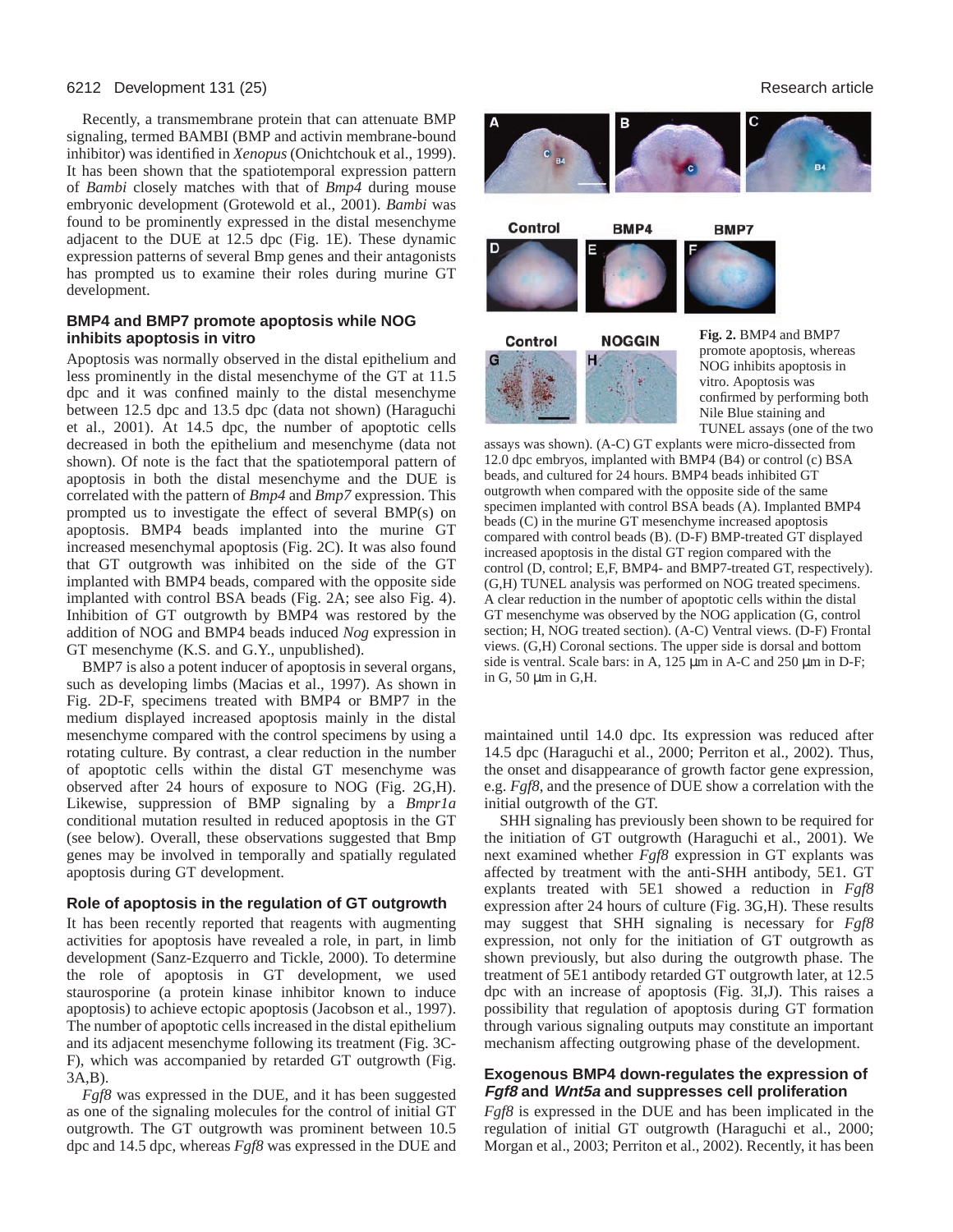



**Fig. 3.** Retarded GT outgrowth associated with an increase of apoptosis. (A-F) GTs at 12.0 dpc were cultured for 3 days (A,B) or for 24 hours (C-F). Apoptotic cells were increased in the GT epithelium and its adjacent mesenchyme after the staurosporine treatment, which was associated with retarded GT outgrowth proximodistally. (G,H) GT explants between 11.5 dpc and 12.0 dpc treated with anti-SHH antibody (5E1) showed a reduction in *Fgf8* expression after 24 hours of culture. (I,J) An increase of apoptosis was observed by the 5E1 treatment. The number of Nile Bluepositive cells was significantly increased by 5E1 treatment. (A-D,G,H) Ventral views; (E,F,I,J) frontal views. Scale bar:  $250 \mu m$ .

shown that *Wnt5a* is expressed prominently in the distal region of the GT mesenchyme (Oishi et al., 2003; Yamaguchi et al., 1999). Subsequently, it was shown that *Wnt5a* mutant mice exhibit proximodistally affected hypoplasia of the external genitalia and limbs affecting various appendage mesenchymes.

Given the functions of Bmp genes in GT formation shown in this study, it is tempting to speculate that Bmp genes may function in concert with other growth factor systems. Thus, we analyzed the expression of several genes to determine the molecular basis for outgrowth inhibition. The BMP4-treated specimen displayed retarded GT outgrowth (Fig. 4A,B), with a reduction in *Fgf8* and *Wnt5a* expression (Fig. 4C-F). Alteration of *Fgf8* expression was observed 6.5 hours after the BMP4 treatment by RT-PCR analysis (Fig. 4J), suggesting that such alteration was elicited by direct or by indirect mechanisms



**Fig. 4.** Exogenous BMP4 downregulates the expression of *Fgf8*, *Wnt5a* and cyclin D1 and suppresses cell proliferation. GTs from 12.0 dpc embryos were cultured for 3 days (A,B) or for 24 hours (C-H) with BMP4 protein or BSA in the medium. (A,B) BMP4 treated GT displayed retarded GT outgrowth. (C-H) *Fgf8*, *Wnt5a* and cyclin D1 expression were suppressed by BMP4 treatment. *Shh* expression was unaltered by BMP4 treatment indicating specific effects by BMP4 (data not shown). (I) Reduced cell proliferation of BMP4-treated GT. The number of phospho-histone H3 immunopositive cells decreased to 60% compared with those of control GT explants. (J) Alteration of *Fgf8* expression was observed 6.5 hours after the BMP4 treatment by RT-PCR analysis. (A-H) Ventral views. Scale bar:  $250 \mu m$  in A,B;  $325 \mu m$  in C-H.

including few cascades in between. By contrast, downregulation of the *Wnt5a* was not observed at 12 hours but detected after 24 hours of the BMP4 treatment (Fig. 4E,F; data not shown). To examine the role of BMPs in regulating cell proliferation during GT outgrowth, explants were incubated with BMP4 protein. The number of phospho-histone H3 immuno-positive cells decreased to 60% compared with control GT explants (Fig. 4I). To analyze further the effects of BMP4 on cell proliferation of GT, cyclin D1 expression was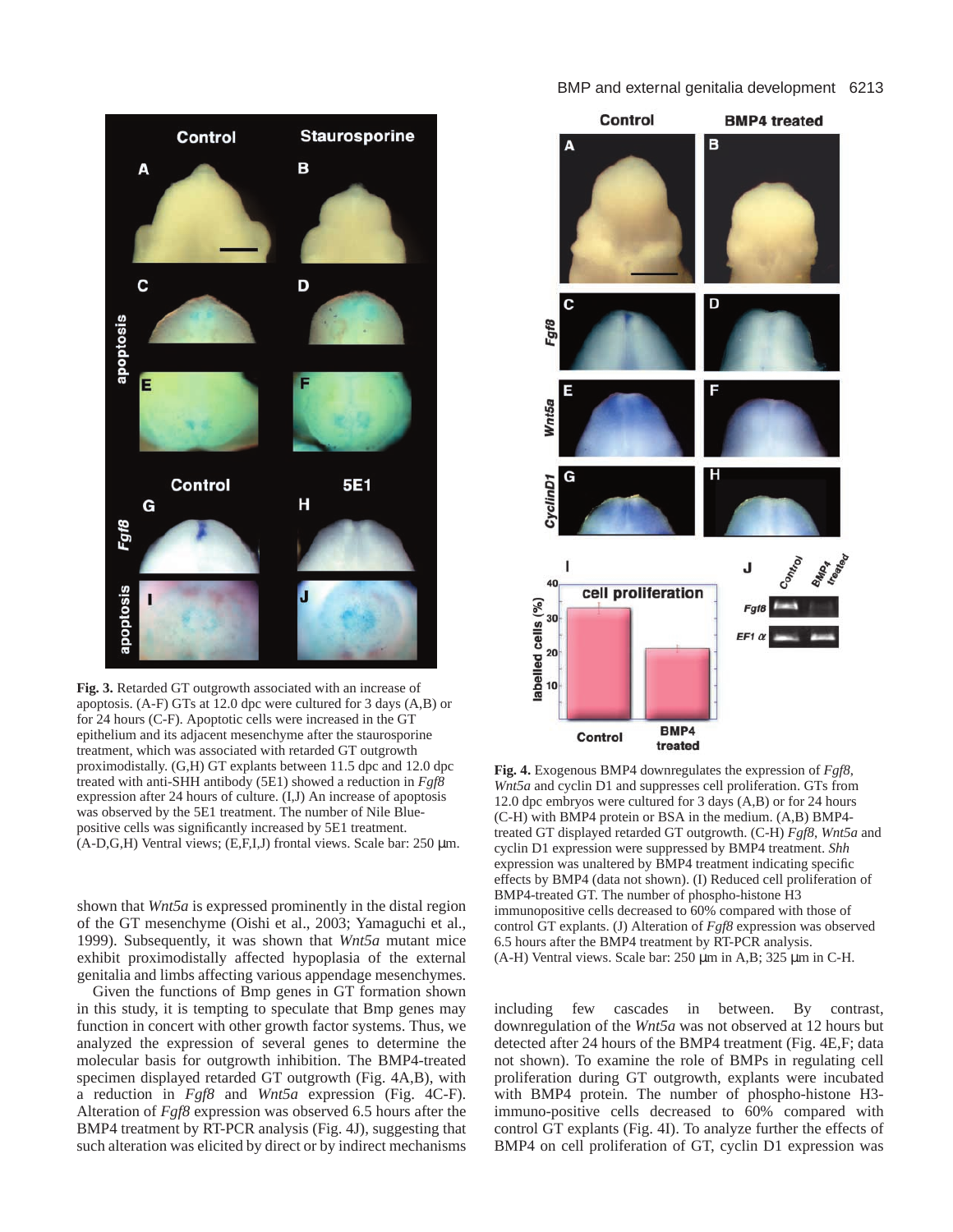

**Fig. 5.** GT hypoplasia of *Nog* mutant mice. (A,B) *Nog* mutant mice showed GT hypoplasia at 16.5 dpc. (C-F) A reduction of *Wnt5a* and *Fgf8* expression in the developing external genitalia region of *Nog* mutants compared with wild type at 12.5 dpc (for *Wnt5a*) and at 12.0 dpc (for *Fgf8*). (G) Reduced cell proliferation of *Nog* mutant mice GT. The number of phospho-histone H3 immunopositive cells decreased to 60% compared with wild type. (H,I) TUNEL analysis was performed on *Nog* mutant at 12.5 dpc. Apoptotic-cells were not detected in distal mesenchyme of *Nog* mutants. (A,B) Lateral views; (C-F) ventral views;  $(H,I)$  coronal sections. Scale bars: 650  $\mu$ m in A,B; 250 µm in C-F; 200 µm in H,I.

analyzed. CyclinD1 regulates the G1 phase of the cell cycles through the control of cyclin-dependent kinases. Reduction of cyclin D1 expression was observed 24 hours after the treatment (Fig. 4G,H) and its reduction was initially observed 12 hours after the BMP4 treatment (data not shown). These results imply that inhibition by BMP4 may be mediated either by the action of BMP(s) on cells per se and/or by the modulation of the expression of factors such as *Fgf8* and *Wnt5a* (see Discussion).

#### **Nog mutant mice display GT hypoplasia with decreased Wnt5a, Fgf8 expression and cell proliferation**

Although current observations in vitro demonstrate that

**Wild type** Wnt5a KO B 18.5 dpc C cell proliferation 40 labelled cells (%)  $30$ 20  $10$ **Wild type** Wnt5a KO

**Fig. 6.** GT agenesis of *Wnt5a* mutant mice. (A,B) *Wnt5a* mutant mice displayed external genitalia agenesis at 18.5 dpc. (C) The number of phospho-histone H3 immunopositive cells decreased to 40% compared with wild type at 10.5 dpc. Scale bar: 550 µm in A,B.

exogenously altering BMP signaling could influence GT outgrowth, cell proliferation and apoptosis, they do not necessarily address their roles in vivo.

Mice lacking *Nog* have previously been characterized with regard to defects in somite, forebrain and skeletal formation (Bachiller et al., 2000; Brunet et al., 1998; McMahon et al., 1998). To investigate the possible role of BMP signaling in murine external genitalia development, we analyzed the phenotype of *Nog* mutant mice external genitalia. *Nog* mutant mice displayed GT hypoplasia and decreased *Wnt5a* and *Fgf8* expression (Fig. 5A-F), which is consistent with the hypothesis that BMP signaling may exert an inhibitory effect on GT outgrowth. Some *Nog* mutant mice displayed milder phenotypes, probably owing to the phenotypic variations by strain backgrounds (less than 50%; data not shown). To gain insight into the cellular basis of GT hypoplasia, cell proliferation and apoptosis in *Nog* mutant mice were examined. Consistent with the reduced cell proliferation of the organ culture system (Fig. 4I), *Nog* mutant mice also displayed significant reduction in cell proliferation judged by phospho-histone H3 staining assay (Fig. 5G; ~60% compared with wild type).

Analyzing the extent of apoptosis in the *Nog* mutant mice GT was also performed. In contrast to the expectation based on observations in vitro, a reduction of the distal mesenchymal apoptosis of the *Nog* mutant GT was observed (Fig. 5H,I). *Nog* mutants show anomalies including cloacal regions already at early stages (data not shown). Analyses will be required including a possibility for the alteration of distal mesenchyme already at early stages by *Nog* mutation. Alternatively, apoptotic regulation by NOG in vitro (Fig. 2G,H) might reflect, in part, overexpression effects.

#### **External genital agenesis and reduced cell proliferation of Wnt5a mutant mice**

To further examine the plausible genetic cascade composed by BMP signaling with *Wnt5a*, the external genitalia of *Wnt5a*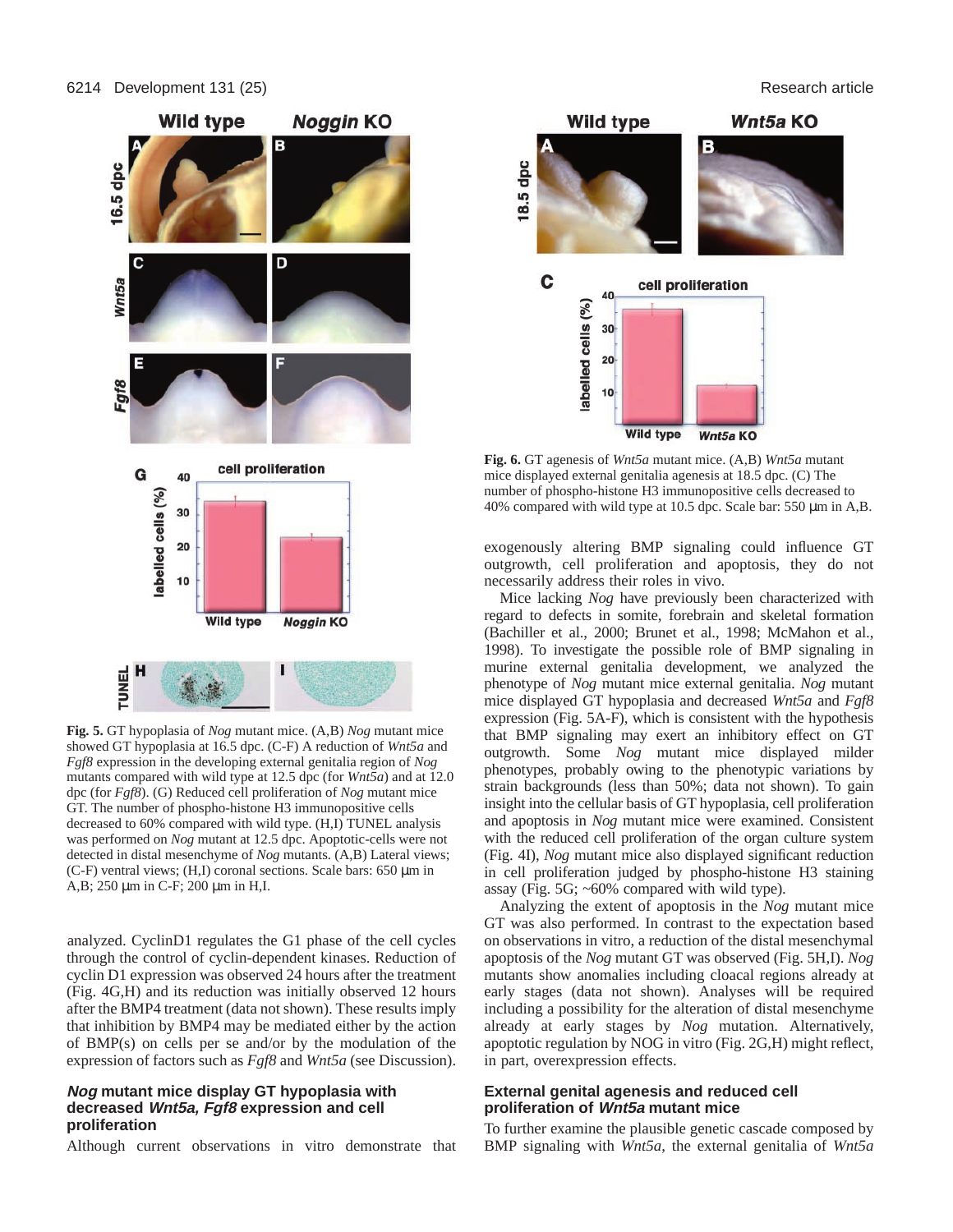mutant mice were examined. *Wnt5a* mutant mice displayed prominent external genitalia agenesis, around midembryogenesis (Fig. 6A,B) (Yamaguchi et al., 1999). It was revealed that *Wnt5a* mutant mice external genitalia displayed marked reduction of cell proliferation (~60%), consistent with the observations for the cell proliferation of *Nog* mutant mice (Fig. 6C).

#### **GT of Bmpr1a mutant mice displays augmented outgrowth, up-regulation of Fgf8 expression, reduced apoptosis and the enlarged DUE**

To examine the possible effects of ablated BMP signaling during external genitalia formation, we then

analyzed *Bmpr1a* conditional mutant mice. A null mutation of the *Bmpr1a* results in embryonic lethality indicating its essential role during gastrulation (Mishina et al., 1995). We used the Cre gene driven by the *Brn4* promoter to achieve tissue-specific gene mutation of the *Bmpr1a* during external genitalia development (Ahn et al., 2001). To determine the spatial and temporal expression of the Cre gene, we crossed the *Brn4*-Cre strain (bcre-32) (Ahn et al., 2001) with the ROSA reporter strain (Soriano, 1999). *Brn4*-Cre-mediated expression of *lacZ* was detected in the surface GT ectoderm and in the outer-most epithelial layer adjacent to the DUE, but not in the DUE itself at 12.5 dpc (Fig. 7A). *lacZ* expression was already detected at 10.5 dpc before GT outgrowth in the cloacal regions (Fig. 7B). To assess the state of BMP signaling upon the *Bmpr1a* mutation, immunohistochemistry was performed using an antibody for the phosphorylated form of Smad1 (pSMAD1) (Ahn et al., 2001). Smad1 is a transcription factor that is phosphorylated and activated by type I BMP receptors (Kretzschmar et al., 1997). We observed that pSMAD1 immunopositive cells were detected in the outer-most epithelial layer as well as in GT surface ectoderm of the wild type, which overlapped with the *lacZ* pattern in Fig. 7A, and was not detected in the mutant GT at E12.5 dpc (Fig. 7C). Prominent reduction (~80%) of pSMAD1 signals were already detected at 10.5 dpc before GT formation (Fig. 7C). Thus, conditional mutation of the *Bmpr1a* resulted in a reduction in BMP signaling in the distal region of the GT including the outer-most epithelial layer and GT surface ectoderm (see below).

*Bmpr1a* mutant mice displayed augmented GT outgrowth proximodistally with augmented expression of *Fgf8* (Fig. 7D-G). Such augmentation of *Fgf8* expression was observed at 10.5 dpc, before the hyperplasia phenotype (data not shown). It was also observed by SEM analysis that

#### BMP and external genitalia development 6215

the DUE region of *Bmpr1a* mutant mice was enlarged concomitant with such upregulation (Fig. 7D,E, inset).

We next examined whether the apoptosis of GT was affected by the conditional *Bmpr1a* mutation. A marked reduction of apoptosis in the distal GT mesenchyme in the mutants was observed compared with wild-type mice at 12.5 dpc (Fig. 7H,I). These results are consistent with the hypothesis that Bmp genes may regulate the outgrowth of the GT, at least in part, through the regulation of apoptosis and/or by the regulation of expression of growth-promoting genes.

Questions remain, however, as to how such ablation of BMP signaling affects *Fgf8* expression in the DUE where Cre







background signals in addition to the distal DUE expression. (H,I) A marked decrease of apoptosis was found in the distal GT region of *Bmpr1a* mutants. (J,K) GT hyperplasia was prominently observed in *Bmpr1a* mutant newborns. (A,H,I) Coronal sections; (B,D-G) ventral views; (J,K) lateral views. N.D., not detected. Scale bar: 200 µm in A; 300 µm in B; 600 µm in D,E; 750 µm in F,G; 100 µm in H,I; 950 µm in J,K.



**Fig. 7.** GT hyperplasia of *Bmpr1a* conditional mutant mice. (A) *Brn4*-Cremediated expression of *lacZ* was detected in the outermost epithelial layer adjacent to the DUE and the GT surface ectoderm but not in the DUE at 12.5 dpc. (B) *lacZ* expression was already detected at 10.5 dpc before GT outgrowth in the cloacal regions (within the white arrows). (C) Reduction (~80%) of pSMAD1 signals in the mutant was detected at 10.5 dpc before GT formation and more prominently GT at E12.5 dpc (cell number of wild type is shown as 100%). (D,E) *Bmpr1a* mutant mice displayed augmented GT outgrowth proximodistally. Note that the DUE region of *Bmpr1a* mutant mice was enlarged compared with that of wild type, as clearly observed by SEM analysis. The arrow indicates the DUE covered with epithelia (D,E, inset). (F,G) Augmented *Fgf8* expression in the *Bmpr1a* mutant mice GT compared with wild type. F also shows non-specific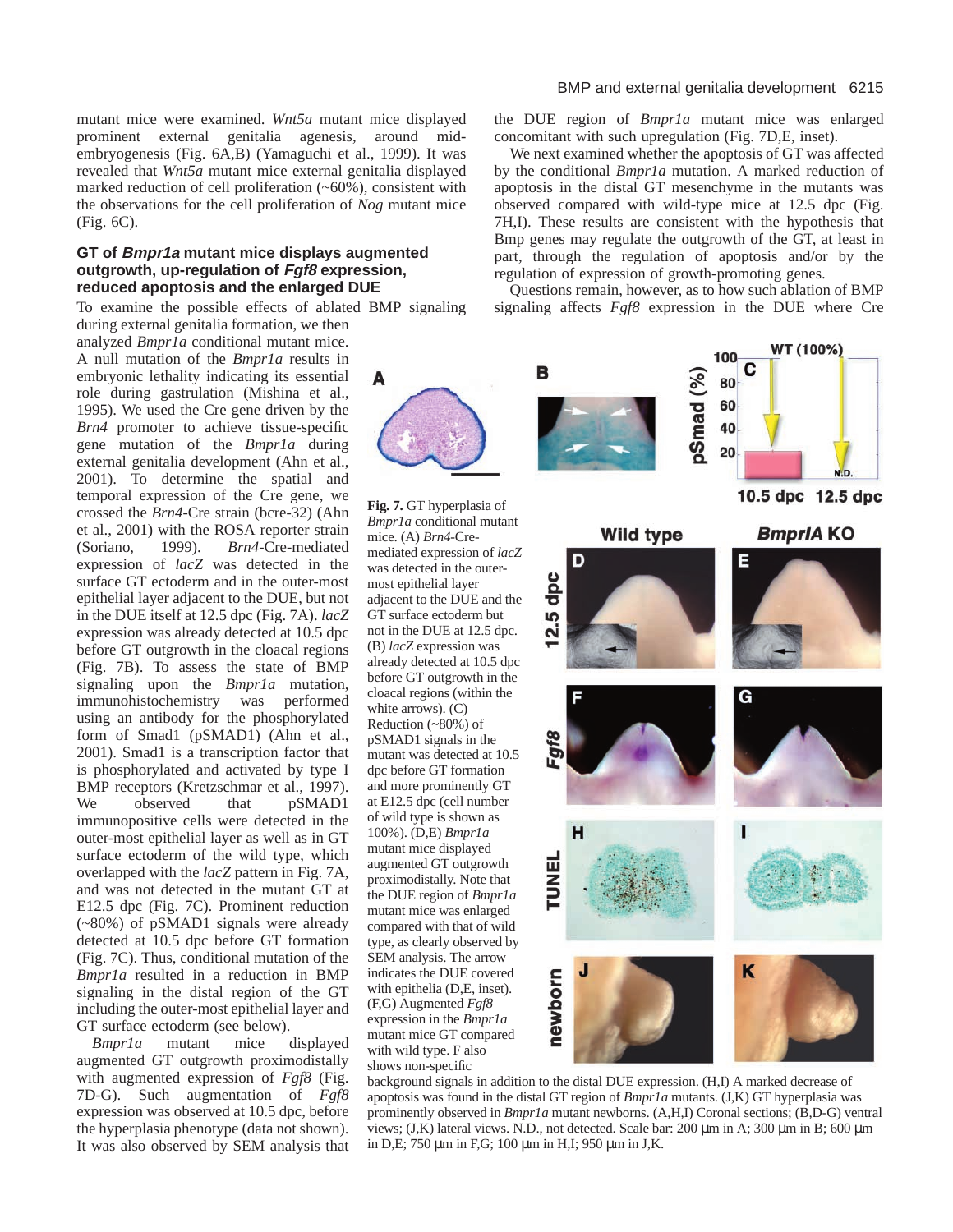#### 6216 Development 131 (25) Research article

**Fig. 8.** Possible signaling crosstalks in the whole distal GT region including the DUE. (A) SEM picture of an embryonic genital tubercle (GT) at 12.5 dpc. The yellow region shows the location of the DUE. (B) Coronal sections of the boxed region in A. DUE, which expresses *Fgf8,* locates adjacent to the outer-most epithelial layer (yellow region) aligned with normal GT ectoderm (region between black broken lines). (C) Possible crosstalks in the distal GT mesenchymes including BMP4, WNT5A may underlie the alteration of cell survival or of cell proliferation. Previous studies suggested Fgf8 as a growth



stimulatory factor (Haraguchi et al., 2000). This study indicated a possibility that it could also work as a survival factor. (D) Ablation of BMP signaling in the *Bmpr1a* mutant distal GT region is shown, which may be modulated by distal GT epithelia (double-headed arrows; possibly also by distal-dorsal epithelia) and GT mesenchyme. Epithelial derived (either from the outer-most epithelial layer or from the adjacent GT ectoderm) signals may affect *Fgf8* expression in the DUE and consequently affect apoptosis. Putative positive signaling factors are indicated by blue characters and negative signaling factors are indicated by red characters. The antagonist, noggin, is shown in green.

activity was not detected. Roles of possible signaling crosstalks within the whole distal GT epithelia are discussed in relation to the structure and expression status (see below; Fig. 8).

GT proximodistal hyperplasia was also observed in the later stages of development, e.g. in newborn samples (Fig. 7J,K). Thus, it seems likely that the GT hyperplasia of *Bmpr1a* mutant mice may possibly not, at least for late-staged phenotypes, be attributed to abnormal signaling in the DUE, because DUE is not observed after mid-gestation in normal embryogenesis. Possible signaling output through the whole distal GT regions is discussed (see below; Fig. 8).

## **Discussion**

#### **The role of BMP signaling in controlling GT outgrowth, apoptosis and cell proliferation**

Regulation of apoptosis during development is one of the characteristic requirements for proper outgrowth of embryonic anlagen. Limb morphogenesis in amniote embryos, for example, has drawn considerable attention. A balance between cell proliferation and apoptosis has been suggested as important for limb bud outgrowth (Ferrari et al., 1998).

External genital anlage, genital tubercle (GT), is one of the organs outgrowing from the posterior body trunk. GT initiates from the cloaca region forming as a bud-anlage from 10.5 dpc and continues to differentiate throughout the perinatal period (Suzuki et al., 2002; Yamada et al., 2003). A coordinated mode of development of the caudal embryonic region including the cloaca, tail gut and VER (ventral ectodermal ridge) has been reported previously (Goldman et al., 2000; Miller and Briglin, 1996). Regulated apoptosis has been described as underlying such posterior-embryonic development, e.g. tail gut regression. Of note, the emergence and presence of apoptosis during GT development was observed in parallel with the onset and

maintenance of the expression of Bmp genes. In this study, series of gain-of-function studies by organ culture and loss-offunction studies with several knockout mice indicated an importance of the regulation of apoptosis and cell proliferation during GT formation. Apoptosis in the distal region of GT was markedly reduced in *Bmpr1a* conditional mutants or by NOG treatment in vitro. By contrast, apoptosis was increased mainly in the distal GT mesenchyme by BMP, staurosporine and anti-SHH antibody treatment suggesting an importance of apoptotic regulation depending on several signaling outputs.

The activity of BMP has also been associated with the developmentally regulated onset of apoptosis (Coucouvanis and Martin, 1999; Furuta et al., 1997). Bmp genes are responsible for the regulated outgrowth of the limb (Macias et al., 1997; Merino et al., 1999). In the case of urogenital development, *Bmp4* is normally expressed in the mesenchyme adjacent to the cloaca and induced ectopically in the affected cloaca-like region with augmented apoptosis in *Shh* mutant embryos, which show GT agenesis (Haraguchi et al., 2001). Taken together, the output of BMP signaling may affect GT outgrowth, in part, through a mechanism including apoptosis.

In addition to the regulation of apoptosis, the clear reduction of GT cell proliferation, shown by organ culture studies or by *Nog* and *Wnt5a* mutant mice analyses, suggested a plausible regulation of cell proliferation by the BMP system. The role of *Wnt5a* in regulating cell proliferation as a possible downstream gene of *Bmp4* is suggested. In limb morphogenesis, *Wnt5a* is expressed in the distal limb mesenchyme close to AER. *Wnt5a* mutant mice showed decreased cell proliferation in such regions (Yamaguchi et al., 1999). But they showed increased cell proliferation of lungs suggesting tissue-dependent variability in the role of WNT5A signaling. We found a significant decrease of cell proliferation in *Wnt5a* mutant GTs associated with GT agenesis.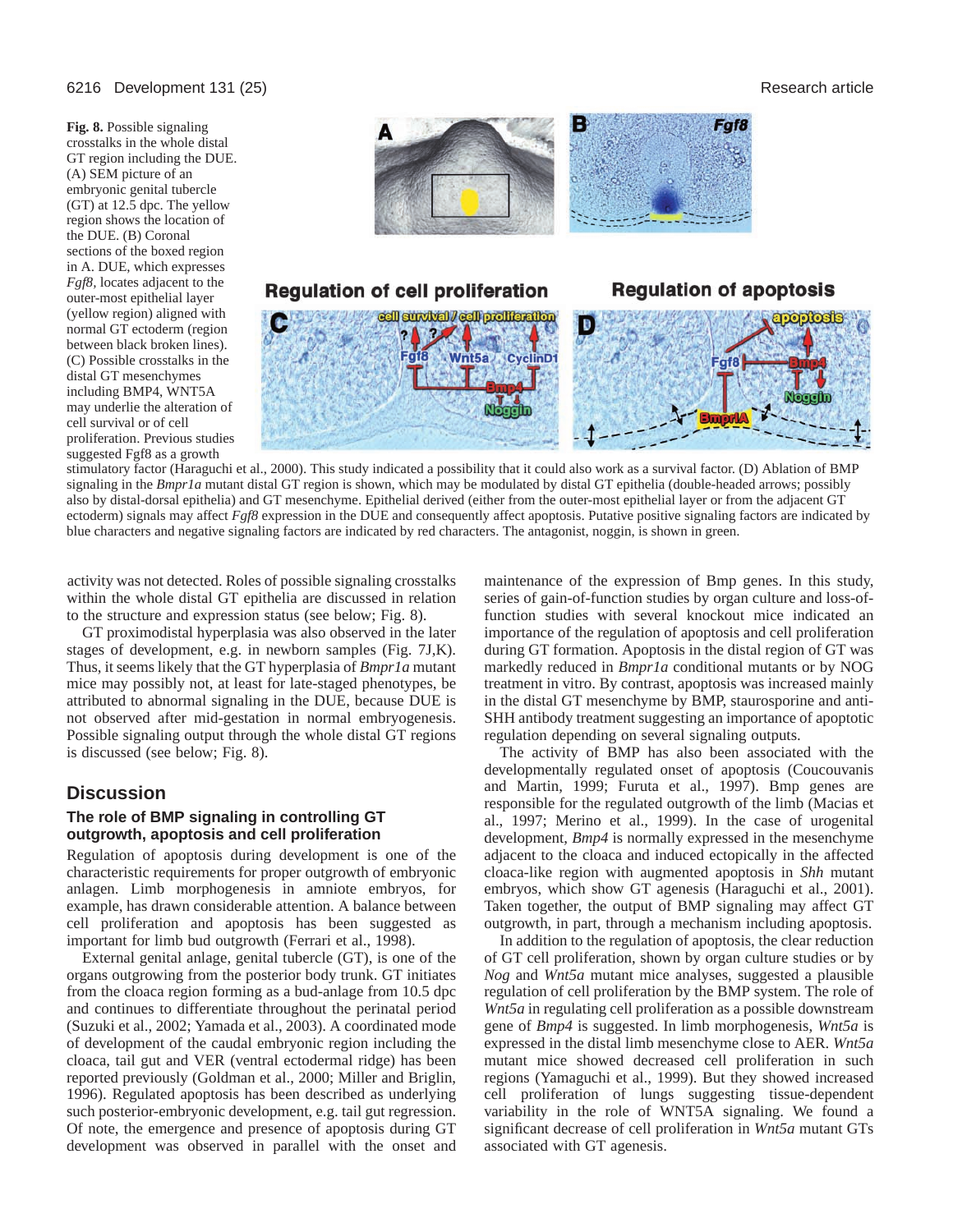The current data might imply plausible differences in between cell survival factors and growth stimulatory factors (mitotic factors) because increased apoptotic signals were not detected in the hypoplasic *Wnt5a* mutant GTs without alteration of *Fgf8* expression (data not shown). Thus,*Wnt5a* might work as a cell mitotic (growth stimulatory) factor rather than as a cell survival factor. It may not be primarily responsible as a 'close' downstream effector of BMP signaling because its expression was not altered after 12 hours of BMP4 treatment. *Bmpr1a* mutant mice hyperplasic GTs did not show alteration of cell proliferation nor alteration of *Wnt5a* expression (data not shown). However they showed clear upregulation of *Fgf8* expression and loss of apoptosis. It has been also suggested that FGF8 might be one of the survival factors because its downregulation induced augmented apoptosis for limb formation (Sun et al., 2002). BMP4 treatment in vitro altered both *Fgf8* and *Wnt5a* expression leading to augmented apoptosis and decreased cell proliferation (Figs 2, 4). Reduction of cell proliferation in the *Nog* mutant mice with loss of *Fgf8* and *Wnt5a* expression may also suggest a possibility of alteration of both factor systems. The two activities described above, however, can not be strictly distinguished as mutually distinct pathways and further analysis on the relationships for both processes, will be required.

### **Possible crosstalk among the genes for growth factors**

In the mouse, *Bmp4* is frequently expressed adjacent to Fgfexpressing regions and is involved in the regulation of cell proliferation and differentiation (Hogan, 1996). Several Bmp genes are expressed in the mouse dorsal forebrain and facial primordia (Barlow and Francis-West, 1997; Furuta et al., 1997). Ectopic application of BMP4 reduces the expression of both *Shh* and *Fgf8* (Ohkubo et al., 2002) and represses anterior neural gene expression promoting apoptosis in mouse forebrain explants (Graham et al., 1994). *Bmp4* and *Fgf10* are often expressed in adjacent domains during organogenesis (Weaver et al., 2000). During limb morphogenesis, BMP-FGF crosstalk has been suggested as functioning during, for example, the apical ectodermal ridge (AER) formation or differentiation of the inter-digit necrotic zone. Inactivation of BMP signaling results in the loss of *Fgf8* expression in the AER of the limb (Ahn et al., 2001; Pizette et al., 2001). In addition, it has been reported that syndactyly of heterozygous Fused toes (*Ft*) mice (van der Hoeven et al., 1994), correlates with an imbalance in *Bmp4* and *Fgf8* expression (Heymer and Ruther, 1999). Apart from limbs, developmental budding processes are often influenced by the interaction of positive growth regulators (e.g., the FGF family or SHH) and negative growth regulators (such as BMP2, BMP4 and BMP7) (Hogan, 1999; Jung et al., 1998). The BMP and FGF signaling pathways are known to interact antagonistically in many developmental contexts, including branchial arch development (Neubuser et al., 1997; St Amand et al., 2000).

BMP-FGF crosstalk may also function during GT development. Downregulation of the *Fgf8* expression after 6.5 hours of the BMP4 treatment suggested a close, but not necessarily direct, relationship between *Bmp4* and *Fgf8* by this study. Later, *Bmp4* and *Fgf10* are both expressed during bilateral mesenchymal differentiation adjacent to the midline urethral plate epithelium during urethra formation (Haraguchi et al., 2001). During GT development, the expression pattern

of *Bmp7* in the DUE overlapped, at least in part, with that of *Fgf8* (Morgan et al., 2003). Combinatorial BMP-FGF crosstalk in the whole distal GT region, such as BMP7-FGF8, BMP4- FGF8 or with BMP antagonists remains to be tested.

In *Drosophila*, Decapentaplegic (DPP) is a downstream target gene of HH signaling. There is also evidence that BMP4 may be a downstream target of SHH (Ingham and McMahon, 2001; McMahon et al., 2003) or located upstream of SHH by regulating its expression in the mouse dental epithelium and limb bud (Ahn et al., 2001; Zhang et al., 2000). It has been shown that SHH possess some outgrowth-promoting activities by GT organ cultures, because blocking SHH signaling induced the GT apoptosis and downregulated the *Fgf8* expression of DUE (this study) (Haraguchi et al., 2000; Haraguchi et al., 2001). Further studies are necessary for BMP(s)-SHH interaction during GT formation.

It has been reported that BMP-WNT signaling pathways may be interactive in limb and lung morphogenesis (Barrow et al., 2003; Li et al., 2002; Soshnikova et al., 2003) and have antagonistic functions in the specification of the trunk neural crest (Jin et al., 2001). BMP4 treatment reduced *Wnt5a* expression in vitro and *Nog* mutant mice showed decreased *Wnt5a* expression with GT hypoplasia. The current study based on gain-or-loss-of-function assays showed marked alterations of gene expression profiles of the DUE region, suggesting its orchestrating functions in early GT development. Detailed analysis of genes related to DUE regions of *Bmpr1a* mutant mice indicated additional aspects of modulation of BMP signaling through whole distal GT regions (see below).

### **DUE formation and BMP signaling during GT development: the DUE as part of the signaling cascades**

The AER, a transient specialized distal epithelium, is essential for vertebrate embryonic limb outgrowth along the proximodistal (PD) axis. The SHH/FGF feedback signaling loop that operates between the polarizing region and the AER, may coordinate growth and patterning for the limb (Haramis et al., 1995; Niswander et al., 1994; Zuniga et al., 2002). Members of the Bmp and Fgf gene families have been suggested as regulating various epithelial-mesenchymal interactions during limb development (Martin, 1998) including opposite roles during limb outgrowth depending on the context of the PD development (Ganan et al., 1996; Niswander and Martin, 1993).

As for external genitalia formation, the DUE has roles in controlling mesenchymal gene expression and initial GT outgrowth (Haraguchi et al., 2000; Haraguchi et al., 2001). Our current analysis of the DUE revealed dynamic and complex gene expression including *Fgf8* and *Bmp4*. Several BMP signaling molecules were found to be dynamically expressed in and adjacent to the DUE. In addition to the *Fgf8* expressing DUE region, the outer-most epithelial layer and aligned GT surface ectoderm regions were identified (Fig. 8B; the yellow region and black broken surface epithelial region, respectively). It was found that *Fgf8*, *Bmp4*, *Bmp7* and *Shh* were not detected in the above two regions (Fig. 8B; data not shown). This may represent an intriguing structural contrast with other signaling epithelia, e.g. the AER, which is composed of distinct apical ectodermal epithelia. Although the current analysis agrees with the hypothesis of an essential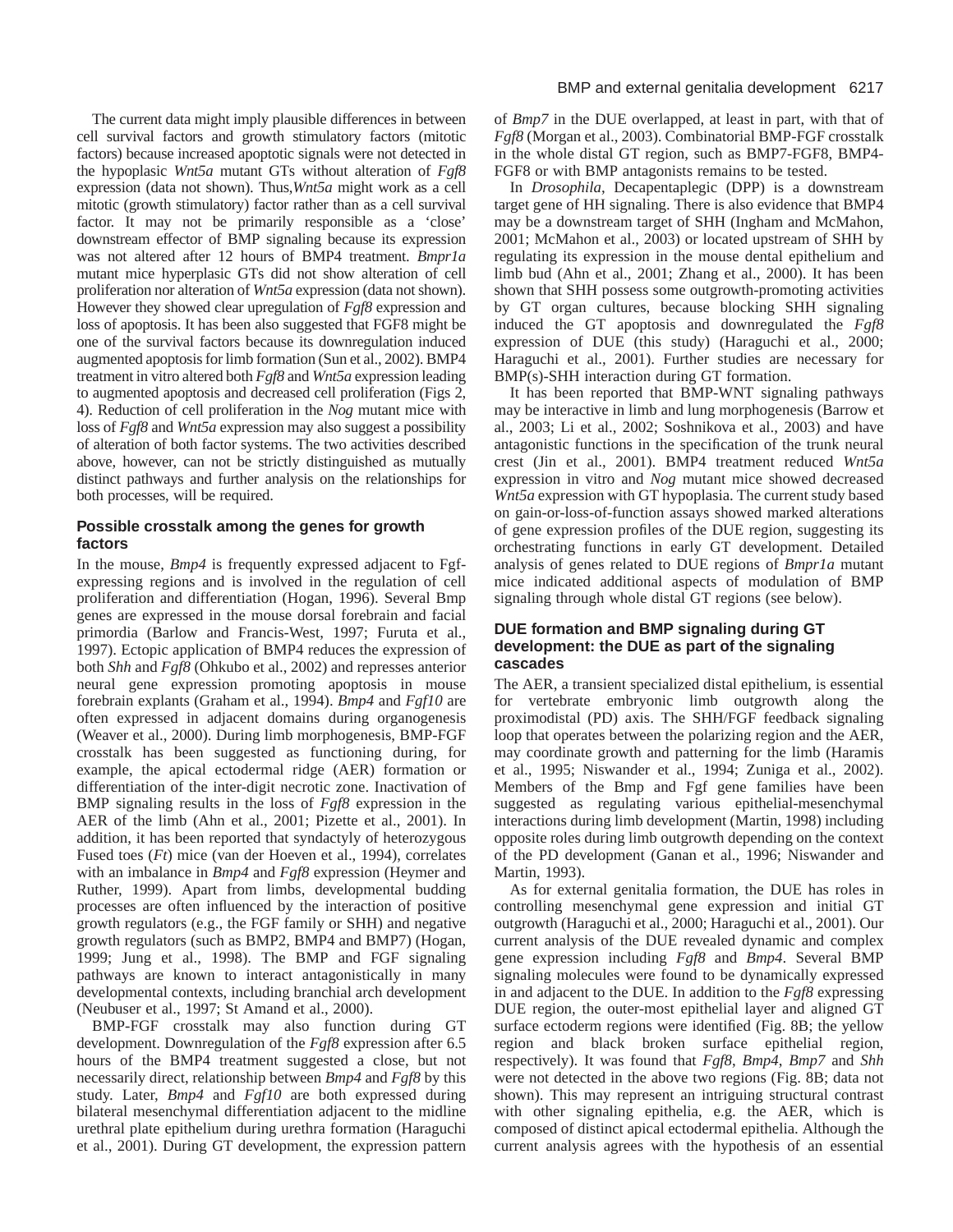function of the distal GT region orchestrating initial GT outgrowth as a whole, this study also raised a question of the composition of whole distal GT regions and the functions of each included region (Fig. 8C,D). Down- or upregulation of the *Fgf8* expression observed in gain-or-loss-of-function studies are consistent with the idea of the importance of the DUE for early GT development. Alteration of the pSMAD1 expression, however, suggested that the primary effect of *Bmpr1a* conditional mutation resides in the outer-most epithelial layer (Fig. 8D, yellow region) and aligned GT surface ectoderm regions (Fig. 8D; such influences shown by black doubleheaded arrows may be mediated also by dorsal epithelial regions). The enlargement of the DUE associated with upregulation of *Fgf8* appears to reflect an indirect consequence of altered BMP signaling and cellular alterations being relayed from whole distal GT epithelia, thereby eliciting GT dysmorphogenesis (Fig. 7, Fig. 8D). To what extent could the GT hyperplasia phenotype of *Bmpr1a* mutants be derived from DUE and/or from distal GT epithelia? Although current analyses showed a clear alteration of marker gene expression in the DUE by both gain-or-loss-of-function assays, this study does not yet answer this question. Normal *Fgf8* expression in the DUE remains until  $~14$  dpc (Haraguchi et al., 2000), while GT outgrowth continues further later. *Bmpr1a* mutant GT hyperplasia was observed in newborn samples. This might reflect DUE-less-dependent GT outgrowth for late-staged GTs. In this aspect previous findings suggesting the importance of normal GT ectoderm for proper GT development would be intriguing, albeit based on broad ectoderm-mesenchymal recombination assays available at that time (Murakami and Mizuno, 1986). Another recent related observation is that ectodermal overexpression of *Nog* by a *K14*-transgene, results in the prominent GT hyperplasia observed for similarly latestaged GT specimens (C.-M. Chuong, personal communication). During other appendage development, it has been shown that Bmp genes are expressed in the early ventral limb ectoderm and that BMP signaling is required for dorsoventral (DV) patterning in limb buds (Ahn et al., 2001; Pizette et al., 2001). Both DV patterning and growth of the limb require signals from the limb ectoderm to the underlying mesenchyme (Chen and Johnson, 1999). Further studies on whole distal GT epithelial regions related to the PD, DV aspect of molecular cascades, will be required.

It remains to be investigated as to what extent outer-most epithelial layer and DUE could be derived from surface ectoderm and/or endoderm origin, respectively, because of the lack of detailed molecular and cellular analyses available (Kurzrock et al., 1999a). The DUE region has received some attention as a unique epithelia related as the cloacal plate epithelium for early stages, and the solid urethral plate for later stages, although its molecular nature has remained completely elusive (Kurzrock et al., 2000; Penington and Hutson, 2002). This study also indicates, for the first time, the possibility of complex signaling in the whole distal GT region.

We thank Drs Cheng-Ming Chuong, E. M. De Robertis, Richard R. Behringer, Andrew McMahon, Gerald Cunha, Karen M. Lyons, Juan-Carlos Izpisua Belmonte, Brigid Hogan, John McLachlan, Rolf Zeller, J. S. Charles, Eduardo Rosa-Molinar, Urlich Ruther, Blanche Capel, Patrick P. L. Tam, Marty Cohn, Cathy Mendelsohn, Matthew Scott and Cliff Tabin for reagents and/or suggestions; and Shiho Kitagawa for assistance. This research was supported in part by a Grant-in-Aid for the 21st Century COE Research from Ministry of Education, Culture, Sports, Science and Technology; by a Grant-in-Aid for Scientific Research on Priority Areas (A), General Promotion of Cancer Research in Japan; and by a Grant for Child Health and Development (14C-1) from the Ministry of Health, Labor and Welfare. E.B.C. acknowledges support from the National Institutes of Health.

#### **References**

- **Ahn, K., Mishina, Y., Hanks, M. C., Behringer, R. R. and Crenshaw, E. B., 3rd** (2001). BMPR-IA signaling is required for the formation of the apical ectodermal ridge and dorsal-ventral patterning of the limb. *Development* **128**, 4449-4461.
- **Bachiller, D., Klingensmith, J., Kemp, C., Belo, J. A., Anderson, R. M., May, S. R., McMahon, J. A., McMahon, A. P., Harland, R. M., Rossant, J. et al.** (2000). The organizer factors Chordin and Noggin are required for mouse forebrain development. *Nature* **403**, 658-661.
- **Barlow, A. J. and Francis-West, P. H.** (1997). Ectopic application of recombinant BMP-2 and BMP-4 can change patterning of developing chick facial primordia. *Development* **124**, 391-398.
- **Barrow, J. R., Thomas, K. R., Boussadia-Zahui, O., Moore, R., Kemler, R., Capecchi, M. R. and McMahon, A. P.** (2003). Ectodermal Wnt3/betacatenin signaling is required for the establishment and maintenance of the apical ectodermal ridge. *Genes Dev.* **17**, 394-409.
- **Beppu, H., Minowa, O., Miyazono, K. and Kawabata, M.** (1997). cDNA cloning and genomic organization of the mouse BMP type II receptor. *Biochem. Biophys. Res. Commun.* **235**, 499-504.
- **Bitgood, M. J. and McMahon, A. P.** (1995). Hedgehog and Bmp genes are coexpressed at many diverse sites of cell-cell interaction in the mouse embryo. *Dev. Biol.* **172**, 126-138.
- **Brunet, L. J., McMahon, J. A., McMahon, A. P. and Harland, R. M.** (1998). Noggin, cartilage morphogenesis, and joint formation in the mammalian skeleton. *Science* **280**, 1455-1457.
- **Capel, B.** (2000). The battle of the sexes. *Mech. Dev.* **92**, 89-103.
- **Chen, H. and Johnson, R. L.** (1999). Dorsoventral patterning of the vertebrate limb: a process governed by multiple events. *Cell Tissue Res.* **296**, 67-73.
- **Chen, Y. and Zhao, X.** (1998). Shaping limbs by apoptosis. *J. Exp. Zool.* **282**, 691-702.
- **Coucouvanis, E. and Martin, G. R.** (1999). BMP signaling plays a role in visceral endoderm differentiation and cavitation in the early mouse embryo. *Development* **126**, 535-546.
- **Dassule, H. R. and McMahon, A. P.** (1998). Analysis of epithelialmesenchymal interactions in the initial morphogenesis of the mammalian tooth. *Dev. Biol.* **202**, 215-227.
- **Dolle, P., Izpisua-Belmonte, J. C., Brown, J. M., Tickle, C. and Duboule, D.** (1991). HOX-4 genes and the morphogenesis of mammalian genitalia. *Genes Dev.* **5**, 1767-1776.
- **Duboule, D.** (1993). The function of Hox genes in the morphogenesis of the vertebrate limb. *Ann Genet* **36**, 24-29.
- **Duboule, D.** (1994). How to make a limb? *Science* **266**, 575-576.
- **Ferrari, D., Lichtler, A. C., Pan, Z. Z., Dealy, C. N., Upholt, W. B. and Kosher, R. A.** (1998). Ectopic expression of Msx-2 in posterior limb bud mesoderm impairs limb morphogenesis while inducing BMP-4 expression, inhibiting cell proliferation, and promoting apoptosis. *Dev. Biol.* **197**, 12- 24.
- **Furuta, Y., Piston, D. W. and Hogan, B. L.** (1997). Bone morphogenetic proteins (BMPs) as regulators of dorsal forebrain development. *Development* **124**, 2203-2212.
- **Ganan, Y., Macias, D., Duterque-Coquillaud, M., Ros, M. A. and Hurle, J. M.** (1996). Role of TGF beta s and BMPs as signals controlling the position of the digits and the areas of interdigital cell death in the developing chick limb autopod. *Development* **122**, 2349-2357.
- **Goldman, D. C., Martin, G. R. and Tam, P. P.** (2000). Fate and function of the ventral ectodermal ridge during mouse tail development. *Development* **127**, 2113-2123.
- **Graham, A., Francis-West, P., Brickell, P. and Lumsden, A.** (1994). The signalling molecule BMP4 mediates apoptosis in the rhombencephalic neural crest. *Nature* **372**, 684-686.
- **Grotewold, L., Plum, M., Dildrop, R., Peters, T. and Ruther, U.** (2001). Bambi is coexpressed with Bmp-4 during mouse embryogenesis. *Mech. Dev.* **100**, 327-330.
- **Haraguchi, R., Suzuki, K., Murakami, R., Sakai, M., Kamikawa, M.,**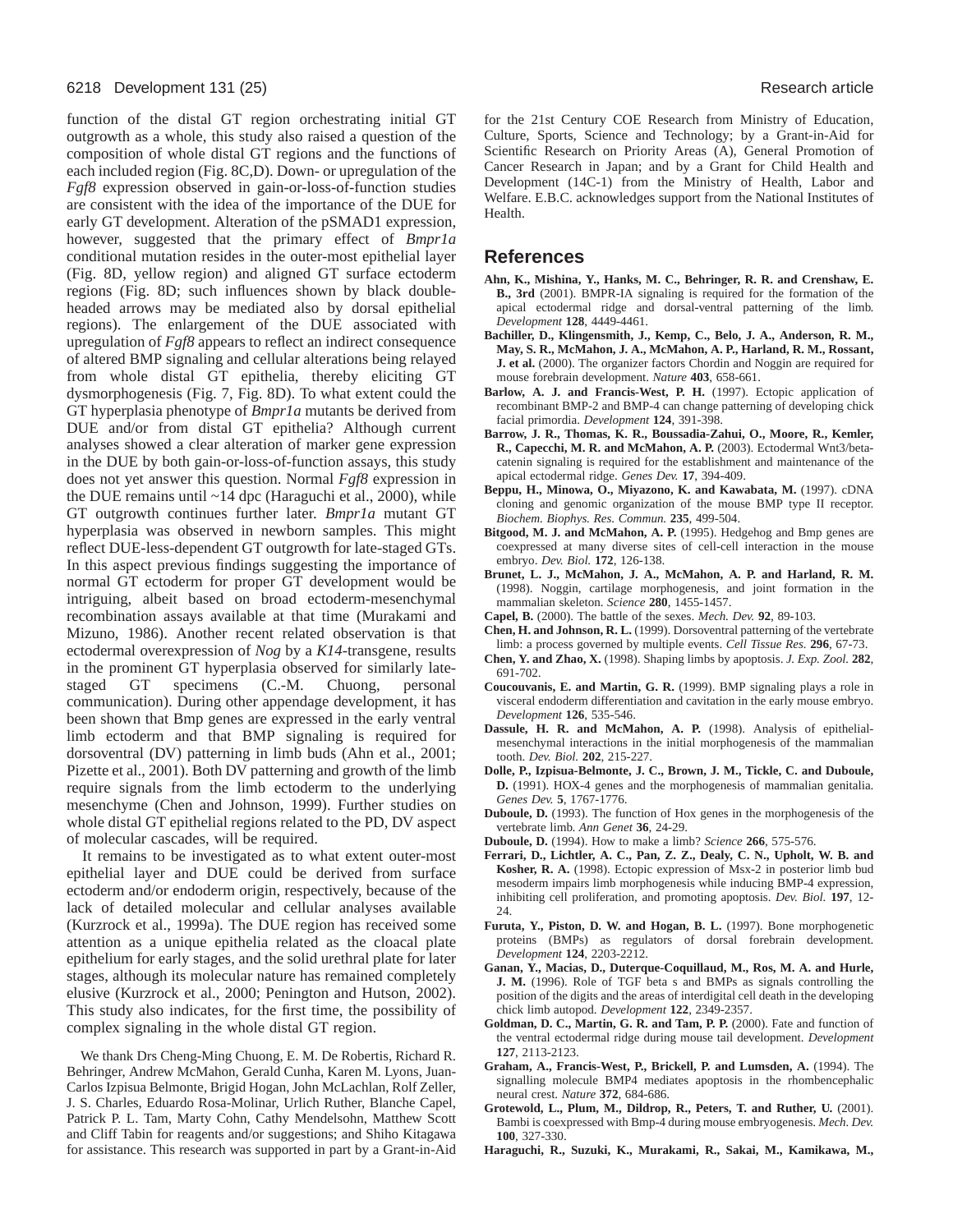**Kengaku, M., Sekine, K., Kawano, H., Kato, S., Ueno, N. et al.** (2000). Molecular analysis of external genitalia formation: the role of fibroblast growth factor (Fgf) genes during genital tubercle formation. *Development* **127**, 2471-2479.

**Haraguchi, R., Mo, R., Hui, C., Motoyama, J., Makino, S., Shiroishi, T., Gaffield, W. and Yamada, G.** (2001). Unique functions of Sonic hedgehog signaling during external genitalia development. *Development* **128**, 4241- 4250.

**Haramis, A. G., Brown, J. M. and Zeller, R.** (1995). The limb deformity mutation disrupts the SHH/FGF-4 feedback loop and regulation of 5′ HoxD genes during limb pattern formation. *Development* **121**, 4237-4245.

- Heymer, J. and Ruther, U. (1999). Syndactyly of Ft/+ mice correlates with an imbalance in bmp4 and fgf8 expression. *Mech. Dev.* **88**, 173-181.
- **Hirsinger, E., Duprez, D., Jouve, C., Malapert, P., Cooke, J. and Pourquie, O.** (1997). Noggin acts downstream of Wnt and Sonic Hedgehog to antagonize BMP4 in avian somite patterning. *Development* **124**, 4605-4614.
- **Hogan, B. L.** (1996). Bone morphogenetic proteins: multifunctional regulators of vertebrate development. *Genes Dev.* **10**, 1580-1594.
- **Hogan, B. L.** (1999). Morphogenesis. *Cell* **96**, 225-233.
- **Ingham, P. W. and McMahon, A. P.** (2001). Hedgehog signaling in animal development: paradigms and principles. *Genes Dev.* **15**, 3059-3087.
- **Jacobson, M. D., Weil, M. and Raff, M. C.** (1997). Programmed cell death in animal development. *Cell* **88**, 347-354.
- **Jernvall, J., Aberg, T., Kettunen, P., Keranen, S. and Thesleff, I.** (1998). The life history of an embryonic signaling center: BMP-4 induces p21 and is associated with apoptosis in the mouse tooth enamel knot. *Development* **125**, 161-169.
- **Jin, E. J., Erickson, C. A., Takada, S. and Burrus, L. W.** (2001). Wnt and BMP signaling govern lineage segregation of melanocytes in the avian embryo. *Dev. Biol.* **233**, 22-37.
- **Johnson, R. L. and Tabin, C. J.** (1997). Molecular models for vertebrate limb development. *Cell* **90**, 979-990.
- **Jones, C. M., Lyons, K. M. and Hogan, B. L.** (1991). Involvement of Bone Morphogenetic Protein-4 (BMP-4) and Vgr-1 in morphogenesis and neurogenesis in the mouse. *Development* **111**, 531-542.
- **Jung, H. S., Francis-West, P. H., Widelitz, R. B., Jiang, T. X., Ting-Berreth, S., Tickle, C., Wolpert, L. and Chuong, C. M.** (1998). Local inhibitory action of BMPs and their relationships with activators in feather formation: implications for periodic patterning. *Dev. Biol.* **196**, 11-23.
- **Khokha, M. K., Hsu, D., Brunet, L. J., Dionne, M. S. and Harland, R. M.** (2003). Gremlin is the BMP antagonist required for maintenance of Shh and Fgf signals during limb patterning. *Nat. Genet.* **34**, 303-307.
- **Klein, A., Guhl, E., Tzeng, Y. J., Fuhrhop, J., Levrero, M., Graessmann, M. and Graessmann, A.** (2003). HBX causes cyclin D1 overexpression and development of breast cancer in transgenic animals that are heterozygous for p53. *Oncogene* **22**, 2910-2919.
- **Kretzschmar, M., Liu, F., Hata, A., Doody, J. and Massague, J.** (1997). The TGF-beta family mediator Smad1 is phosphorylated directly and activated functionally by the BMP receptor kinase. *Genes Dev.* **11**, 984-995.
- **Kurzrock, E. A., Baskin, L. S. and Cunha, G. R.** (1999a). Ontogeny of the male urethra: theory of endodermal differentiation. *Differentiation* **64**, 115- 122.
- **Kurzrock, E. A., Baskin, L. S., Li, Y. and Cunha, G. R.** (1999b). Epithelialmesenchymal interactions in development of the mouse fetal genital tubercle. *Cells Tiss. Org.* **164**, 125-130.
- **Kurzrock, E. A., Jegatheesan, P., Cunha, G. R. and Baskin, L. S.** (2000). Urethral development in the fetal rabbit and induction of hypospadias: a model for human development. *J. Urol.* **164**, 1786-1792.
- **Lamm, M. L., Podlasek, C. A., Barnett, D. H., Lee, J., Clemens, J. Q., Hebner, C. M. and Bushman, W.** (2001). Mesenchymal factor bone morphogenetic protein 4 restricts ductal budding and branching morphogenesis in the developing prostate. *Dev. Biol.* **232**, 301-314.
- **Laufer, E., Nelson, C. E., Johnson, R. L., Morgan, B. A. and Tabin, C.** (1994). Sonic hedgehog and Fgf-4 act through a signaling cascade and feedback loop to integrate growth and patterning of the developing limb bud. *Cell* **79**, 993-1003.
- **Li, C., Xiao, J., Hormi, K., Borok, Z. and Minoo, P.** (2002). Wnt5a participates in distal lung morphogenesis. *Dev. Biol.* **248**, 68-81.
- **Liu, F., Ventura, F., Doody, J. and Massague, J.** (1995). Human type II receptor for bone morphogenic proteins (BMPs): extension of the twokinase receptor model to the BMPs. *Mol. Cell. Biol.* **15**, 3479-3486.
- **Macias, D., Ganan, Y., Sampath, T. K., Piedra, M. E., Ros, M. A. and Hurle, J. M.** (1997). Role of BMP-2 and OP-1 (BMP-7) in programmed

cell death and skeletogenesis during chick limb development. *Development* **124**, 1109-1117.

- **Martin, G. R.** (1998). The roles of FGFs in the early development of vertebrate limbs. *Genes Dev.* **12**, 1571-1586.
- **Massague, J.** (1998). TGF-beta signal transduction. *Annu. Rev. Biochem.* **67**, 753-791.
- **McMahon, A. P., Ingham, P. W. and Tabin, C. J.** (2003). Developmental roles and clinical significance of hedgehog signaling. *Curr. Top. Dev. Biol.* **53**, 1-114.
- **McMahon, J. A., Takada, S., Zimmerman, L. B., Fan, C. M., Harland, R. M. and McMahon, A. P.** (1998). Noggin-mediated antagonism of BMP signaling is required for growth and patterning of the neural tube and somite. *Genes Dev.* **12**, 1438-1452.
- **Merino, R., Ganan, Y., Macias, D., Economides, A. N., Sampath, K. T. and Hurle, J. M.** (1998). Morphogenesis of digits in the avian limb is controlled by FGFs, TGFbetas, and noggin through BMP signaling. *Dev. Biol.* **200**, 35- 45.
- **Merino, R., Rodriguez-Leon, J., Macias, D., Ganan, Y., Economides, A. N. and Hurle, J. M.** (1999). The BMP antagonist Gremlin regulates outgrowth, chondrogenesis and programmed cell death in the developing limb. *Development* **126**, 5515-5522.
- **Miller, S. A. and Briglin, A.** (1996). Apoptosis removes chick embryo tail gut and remnant of the primitive streak. *Dev. Dyn.* **206**, 212-218.
- **Mishina, Y.** (2003). Function of bone morphogenetic protein signaling during mouse development. *Front. Biosci.* **8**, D855-D869.
- **Mishina, Y., Hanks, M. C., Miura, S., Tallquist, M. D. and Behringer, R. R.** (2002). Generation of Bmpr/Alk3 conditional knockout mice. *Genesis* **32**, 69-72.
- **Mishina, Y., Suzuki, A., Ueno, N. and Behringer, R. R.** (1995). Bmpr encodes a type I bone morphogenetic protein receptor that is essential for gastrulation during mouse embryogenesis. *Genes Dev.* **9**, 3027-3037.
- **Morgan, E. A., Nguyen, S. B., Scott, V. and Stadler, H. S.** (2003). Loss of Bmp7 and Fgf8 signaling in Hoxa13-mutant mice causes hypospadia. *Development* **130**, 3095-3109.
- **Murakami, R. and Mizuno, T.** (1986). Proximal-distal sequence of development of the skeletal tissues in the penis of rat and the inductive effect of epithelium. *J. Embryol. Exp. Morphol.* **92**, 133-143.
- **Neubuser, A., Peters, H., Balling, R. and Martin, G. R.** (1997). Antagonistic interactions between FGF and BMP signaling pathways: a mechanism for positioning the sites of tooth formation. *Cell* **90**, 247-255.
- **Niswander, L.** (2003). Pattern formation: old models out on a limb. *Nat. Rev. Genet.* **4**, 133-143.
- **Niswander, L. and Martin, G. R.** (1993). FGF-4 and BMP-2 have opposite effects on limb growth. *Nature* **361**, 68-71.
- **Niswander, L., Tickle, C., Vogel, A., Booth, I. and Martin, G. R.** (1993). FGF-4 replaces the apical ectodermal ridge and directs outgrowth and patterning of the limb. *Cell* **75**, 579-587.
- **Niswander, L., Jeffrey, S., Martin, G. R. and Tickle, C.** (1994). A positive feedback loop coordinates growth and patterning in the vertebrate limb. *Nature* **371**, 609-612.
- **Ogino, Y., Suzuki, K., Haraguchi, R., Satoh, Y., Dolle, P. and Yamada, G.** (2001). External genitalia formation: role of fibroblast growth factor, retinoic acid signaling, and distal urethral epithelium. *Ann. New York Acad. Sci.* **948**, 13-31.
- **Ohkubo, Y., Chiang, C. and Rubenstein, J. L.** (2002). Coordinate regulation and synergistic actions of BMP4, SHH and FGF8 in the rostral prosencephalon regulate morphogenesis of the telencephalic and optic vesicles. *Neuroscience* **111**, 1-17.
- **Oishi, I., Suzuki, H., Onishi, N., Takada, R., Kani, S., Ohkawara, B., Koshida, I., Suzuki, K., Yamada, G., Schwabe, G. C. et al.** (2003). The receptor tyrosine kinase Ror2 is involved in non-canonical Wnt5a/JNK signalling pathway. *Genes Cells* **8**, 645-654.
- **Onichtchouk, D., Chen, Y. G., Dosch, R., Gawantka, V., Delius, H., Massague, J. and Niehrs, C.** (1999). Silencing of TGF-beta signalling by the pseudoreceptor BAMBI. *Nature* **401**, 480-485.
- **Ozawa, K., Seo, M. and Imamura, T.** (1997). A quantitative method for evaluation of FGF family and FGF receptor family gene expression by RT-PCR. *Brain Res. Protoc.* **1**, 211-216.
- Penington, E. C. and Hutson, J. M. (2002). The urethral plate does it grow into the genital tubercle or within it? *BJU Int.* **89**, 733-739.
- **Perriton, C. L., Powles, N., Chiang, C., Maconochie, M. K. and Cohn, M. J.** (2002). Sonic hedgehog signaling from the urethral epithelium controls external genital development. *Dev. Biol.* **247**, 26-46.
- **Pizette, S., Abate-Shen, C. and Niswander, L.** (2001). BMP controls